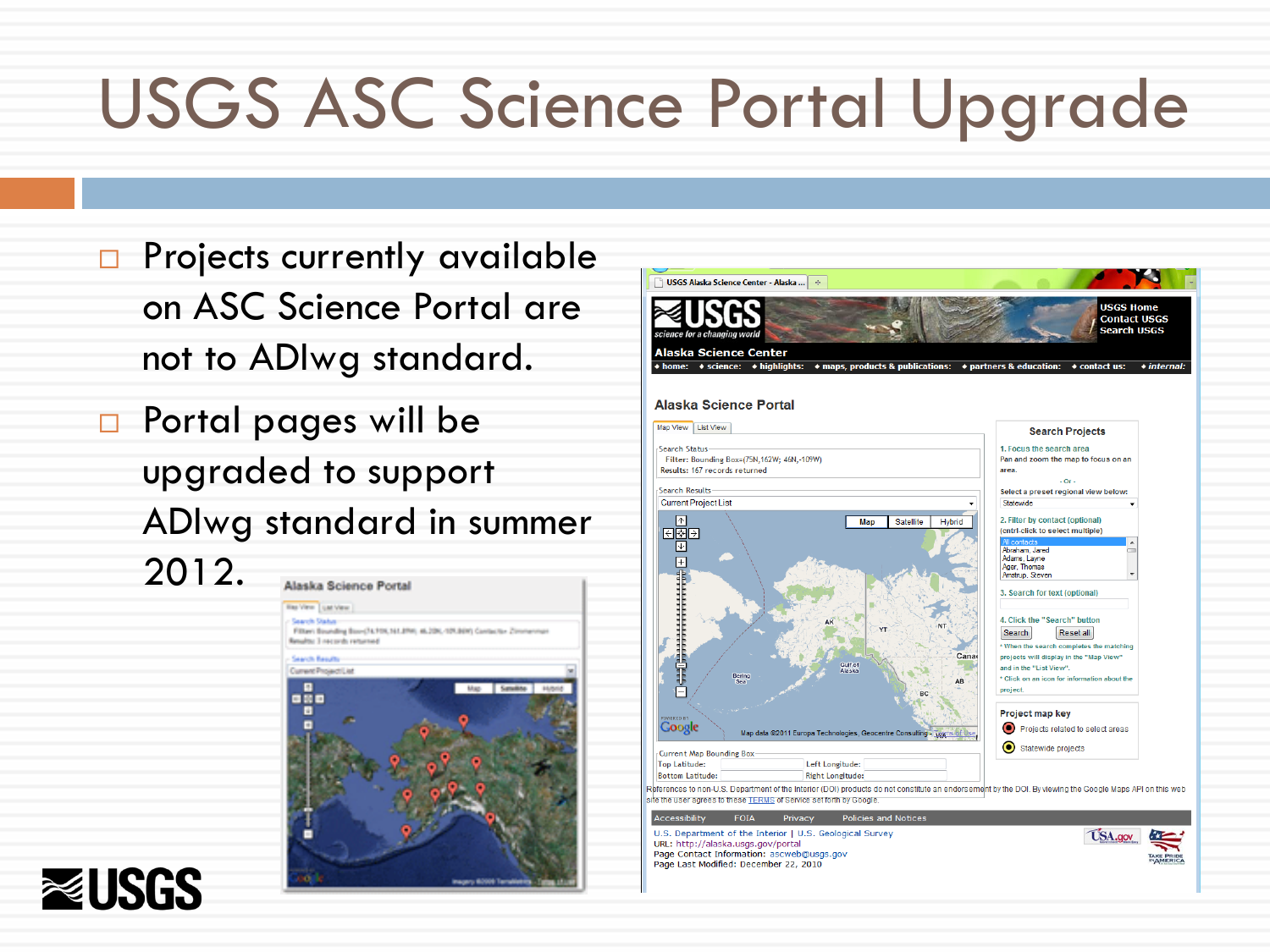### Project Data Maintenance

- □ Internal USGS web application available to all USGS PIs and researchers (not just ASC)
- No knowledge of metadata structure required

| Project Maintenance Home - Windows Internet Explorer                                                                                                                                                                                                                                                                                                                                                                                                                                                                                                                                                                                                                                                                                                 | $\begin{array}{c c c c c c} \hline \multicolumn{3}{c }{-} & \multicolumn{3}{c }{-} & \multicolumn{3}{c }{x} \end{array}$ |                                                          |                                                                                                                                                                                                                                                                                                                                                                                                                                                                                                                                                                                                                                                                                                                                                                                                                                                                                                                                                                                                                                                                                                                                                                                                                                                                                                                                                                                                                                                                                                                                        |
|------------------------------------------------------------------------------------------------------------------------------------------------------------------------------------------------------------------------------------------------------------------------------------------------------------------------------------------------------------------------------------------------------------------------------------------------------------------------------------------------------------------------------------------------------------------------------------------------------------------------------------------------------------------------------------------------------------------------------------------------------|--------------------------------------------------------------------------------------------------------------------------|----------------------------------------------------------|----------------------------------------------------------------------------------------------------------------------------------------------------------------------------------------------------------------------------------------------------------------------------------------------------------------------------------------------------------------------------------------------------------------------------------------------------------------------------------------------------------------------------------------------------------------------------------------------------------------------------------------------------------------------------------------------------------------------------------------------------------------------------------------------------------------------------------------------------------------------------------------------------------------------------------------------------------------------------------------------------------------------------------------------------------------------------------------------------------------------------------------------------------------------------------------------------------------------------------------------------------------------------------------------------------------------------------------------------------------------------------------------------------------------------------------------------------------------------------------------------------------------------------------|
| $ +$ $\times$ $\Box$ Bing<br>$\left(\begin{array}{c} \bullet \\ \bullet \end{array}\right)$ $\bullet$ http://igswaawsvmdbmnt.gs.doi.net/projectMaint/                                                                                                                                                                                                                                                                                                                                                                                                                                                                                                                                                                                                | $0 +$                                                                                                                    | Project Metadata Maintenance<br><b>Edit Project Data</b> |                                                                                                                                                                                                                                                                                                                                                                                                                                                                                                                                                                                                                                                                                                                                                                                                                                                                                                                                                                                                                                                                                                                                                                                                                                                                                                                                                                                                                                                                                                                                        |
| Favorites se                                                                                                                                                                                                                                                                                                                                                                                                                                                                                                                                                                                                                                                                                                                                         |                                                                                                                          |                                                          |                                                                                                                                                                                                                                                                                                                                                                                                                                                                                                                                                                                                                                                                                                                                                                                                                                                                                                                                                                                                                                                                                                                                                                                                                                                                                                                                                                                                                                                                                                                                        |
| ង តេ<br>Project Maintenance Home<br>$\mathbf{v}$ .                                                                                                                                                                                                                                                                                                                                                                                                                                                                                                                                                                                                                                                                                                   | m - Page - Safety - Tools - @ -<br>$\Box$ projects                                                                       |                                                          |                                                                                                                                                                                                                                                                                                                                                                                                                                                                                                                                                                                                                                                                                                                                                                                                                                                                                                                                                                                                                                                                                                                                                                                                                                                                                                                                                                                                                                                                                                                                        |
|                                                                                                                                                                                                                                                                                                                                                                                                                                                                                                                                                                                                                                                                                                                                                      | $\Box$ select                                                                                                            |                                                          |                                                                                                                                                                                                                                                                                                                                                                                                                                                                                                                                                                                                                                                                                                                                                                                                                                                                                                                                                                                                                                                                                                                                                                                                                                                                                                                                                                                                                                                                                                                                        |
|                                                                                                                                                                                                                                                                                                                                                                                                                                                                                                                                                                                                                                                                                                                                                      | <b>Intranet Home</b><br>$\Box$ new<br><b>Find A Person</b><br>$\Box$ fag                                                 | Update                                                   | Cancel                                                                                                                                                                                                                                                                                                                                                                                                                                                                                                                                                                                                                                                                                                                                                                                                                                                                                                                                                                                                                                                                                                                                                                                                                                                                                                                                                                                                                                                                                                                                 |
| science for a changing world                                                                                                                                                                                                                                                                                                                                                                                                                                                                                                                                                                                                                                                                                                                         | <b>Search Intranet</b>                                                                                                   | <b>Project ID</b><br><b>GUID</b>                         | 252<br>be8ace6f-d5bb-4376-a91a-4caec232965b                                                                                                                                                                                                                                                                                                                                                                                                                                                                                                                                                                                                                                                                                                                                                                                                                                                                                                                                                                                                                                                                                                                                                                                                                                                                                                                                                                                                                                                                                            |
| <b>Alaska Science Center Internet</b>                                                                                                                                                                                                                                                                                                                                                                                                                                                                                                                                                                                                                                                                                                                |                                                                                                                          | <b>BASIS+ ID</b>                                         |                                                                                                                                                                                                                                                                                                                                                                                                                                                                                                                                                                                                                                                                                                                                                                                                                                                                                                                                                                                                                                                                                                                                                                                                                                                                                                                                                                                                                                                                                                                                        |
| For Internal USGS Access Only                                                                                                                                                                                                                                                                                                                                                                                                                                                                                                                                                                                                                                                                                                                        |                                                                                                                          |                                                          |                                                                                                                                                                                                                                                                                                                                                                                                                                                                                                                                                                                                                                                                                                                                                                                                                                                                                                                                                                                                                                                                                                                                                                                                                                                                                                                                                                                                                                                                                                                                        |
| Project Metadata Maintenance                                                                                                                                                                                                                                                                                                                                                                                                                                                                                                                                                                                                                                                                                                                         |                                                                                                                          | <b>FBMS ID</b>                                           |                                                                                                                                                                                                                                                                                                                                                                                                                                                                                                                                                                                                                                                                                                                                                                                                                                                                                                                                                                                                                                                                                                                                                                                                                                                                                                                                                                                                                                                                                                                                        |
|                                                                                                                                                                                                                                                                                                                                                                                                                                                                                                                                                                                                                                                                                                                                                      |                                                                                                                          | <b>Project Title</b>                                     | Airborne Electromagnetic Mapping of Subsurface Permafrost                                                                                                                                                                                                                                                                                                                                                                                                                                                                                                                                                                                                                                                                                                                                                                                                                                                                                                                                                                                                                                                                                                                                                                                                                                                                                                                                                                                                                                                                              |
| Alaska Science Center - Project Metadata Maintenance Application<br>$\Box$ projects<br>$\Box$ select                                                                                                                                                                                                                                                                                                                                                                                                                                                                                                                                                                                                                                                 |                                                                                                                          |                                                          |                                                                                                                                                                                                                                                                                                                                                                                                                                                                                                                                                                                                                                                                                                                                                                                                                                                                                                                                                                                                                                                                                                                                                                                                                                                                                                                                                                                                                                                                                                                                        |
| This web application maintains a database of research projects conducted by USGS<br>$\Box$ new<br>related to Alaska lands and resources. The application is designed to be used directly<br>$\Box$ fag<br>by Principal Investigators (PIs) and/or members of their research teams. The<br>application is always available and Project metadata is expected to be maintained in a<br>current state.                                                                                                                                                                                                                                                                                                                                                   |                                                                                                                          | <b>Short</b><br><b>Description</b>                       | In June of 2010, the U.S. Geological Survey undertook an airborne electromagnetic (AEM)<br>survey in the area of Fort Yukon, Alaska in order to map the 3-D distribution of<br>permafrost and provide information for the development of groundwater models within the<br>Yukon River Basin.                                                                                                                                                                                                                                                                                                                                                                                                                                                                                                                                                                                                                                                                                                                                                                                                                                                                                                                                                                                                                                                                                                                                                                                                                                           |
| The data maintained in this database serves multiple purposes including the<br>generation and distribution of metadata records, population of the Alaska Science<br>Portal web site, and generation of management reports.<br>Select Project ><br>New Project ><br>Note: Some tables in Project Metadata database cannot be directly edited via this application such as the<br>AGENCY and PERSON. If you need new items added to these or any selection list, or have any other<br>questions about this application please contact either A.C. Brown (907.786.7002 acbrown2@usgs.gov) or<br>Stan Smith (907.786.7072 stansmith@usgs.gov).<br>This site works best with Internet Explorer.<br>ASC Project Metadata Maintenance - v1 - November, 2011 |                                                                                                                          | <b>Abstract</b>                                          | In June of 2010, the U.S. Geological Survey undertook an airborne electromagnetic (AEM)<br>survey in the area of Fort Yukon, Alaska in order to map the 3-D distribution of<br>permafrost and provide information for the development of groundwater models within the<br>Yukon River Basin. Prior to the development of these models, information on areas of<br>groundwater-surface water interaction was extremely limited.<br>This research provides the first look into the 3-D distribution of permafrost in the areas<br>around Fort Yukon and is a demonstration of the application of AEM to permafrost<br>mapping. The AEM survey provides unprecedented 3-D images of subsurface electrical<br>properties that reveal changes in lithology and the presence or absence of permafrost.<br>These geophysical data fill an important gap between sparsely sampled boreholes,<br>regional hydrogeologic measurements, and remote sensing data. Interpretations of the<br>AEM data are being integrated with other remotely sensed data to supply critical<br>hydrogeological information needed for developing an improved understanding of<br>groundwater-surface-water interactions in permafrost terrains. More specifically, the<br>interpretations of the AEM data help to refine groundwater flow models in the Yukon Flats<br>Basin.<br>Because of the success of this study we now know that there are many other uses for<br>this data. For example, airborne surveys can provide baseline data for estimating the 3-D |
| U.S. Geological Survey Intranet   Accessibility<br>URL: http://iqswaawsvmdbmnt.qs.doi.net/projectMaint/default.aspx                                                                                                                                                                                                                                                                                                                                                                                                                                                                                                                                                                                                                                  |                                                                                                                          | <b>Start Year</b>                                        | distribution of permafrost that can be compared to future surveys in order to estimate<br>volumetric changes over time. Concerns over the impacts of climate change have<br>2010                                                                                                                                                                                                                                                                                                                                                                                                                                                                                                                                                                                                                                                                                                                                                                                                                                                                                                                                                                                                                                                                                                                                                                                                                                                                                                                                                       |
| Page Contact Information: ascweb@usgs.gov<br>Page Last Modified: 12/8/2011 12:57:32 PM                                                                                                                                                                                                                                                                                                                                                                                                                                                                                                                                                                                                                                                               |                                                                                                                          |                                                          |                                                                                                                                                                                                                                                                                                                                                                                                                                                                                                                                                                                                                                                                                                                                                                                                                                                                                                                                                                                                                                                                                                                                                                                                                                                                                                                                                                                                                                                                                                                                        |
|                                                                                                                                                                                                                                                                                                                                                                                                                                                                                                                                                                                                                                                                                                                                                      |                                                                                                                          | <b>End Year</b>                                          | 2012                                                                                                                                                                                                                                                                                                                                                                                                                                                                                                                                                                                                                                                                                                                                                                                                                                                                                                                                                                                                                                                                                                                                                                                                                                                                                                                                                                                                                                                                                                                                   |
| <b>Status</b><br>$\frac{1}{2}$ = $\frac{100\%}{2}$ =<br><b>Ca.</b> Local intranet   Protected Mode: Off                                                                                                                                                                                                                                                                                                                                                                                                                                                                                                                                                                                                                                              |                                                                                                                          |                                                          | Ongoing                                                                                                                                                                                                                                                                                                                                                                                                                                                                                                                                                                                                                                                                                                                                                                                                                                                                                                                                                                                                                                                                                                                                                                                                                                                                                                                                                                                                                                                                                                                                |
|                                                                                                                                                                                                                                                                                                                                                                                                                                                                                                                                                                                                                                                                                                                                                      |                                                                                                                          |                                                          |                                                                                                                                                                                                                                                                                                                                                                                                                                                                                                                                                                                                                                                                                                                                                                                                                                                                                                                                                                                                                                                                                                                                                                                                                                                                                                                                                                                                                                                                                                                                        |

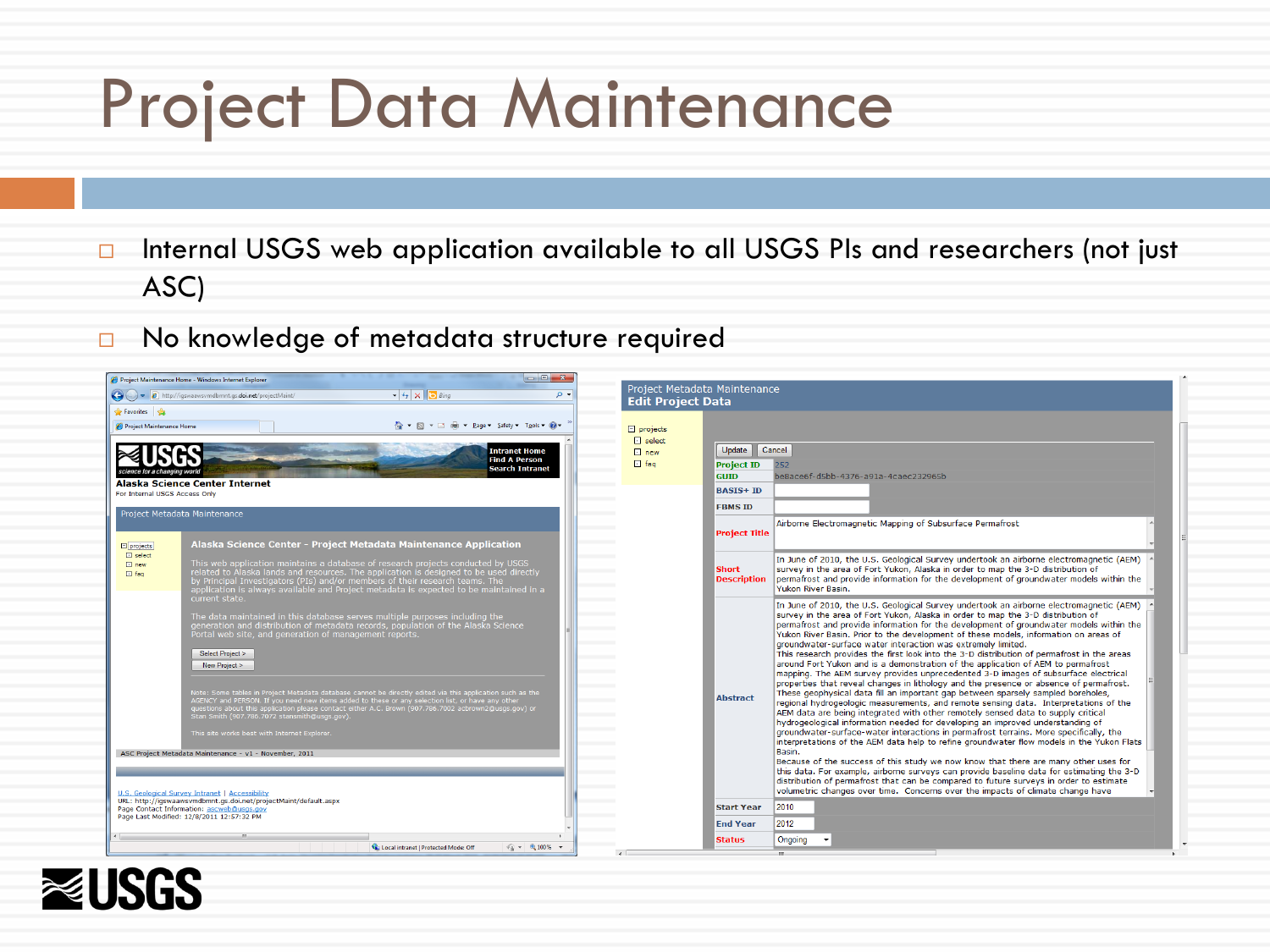## USGS Implementation Status

- Adopted ADIwg architecture Jan 2011
- Database development completed April 2011
- Metadata maintenance system completed November 2011
- $\Box$  Web service development completed January 2012
- $\Box$  Metadata records entry/update complete July 2012
- $\Box$  Web services on-line July 2012
	- Aggregator download support (bundled)
- □ ASC Science Portal connection August 2012

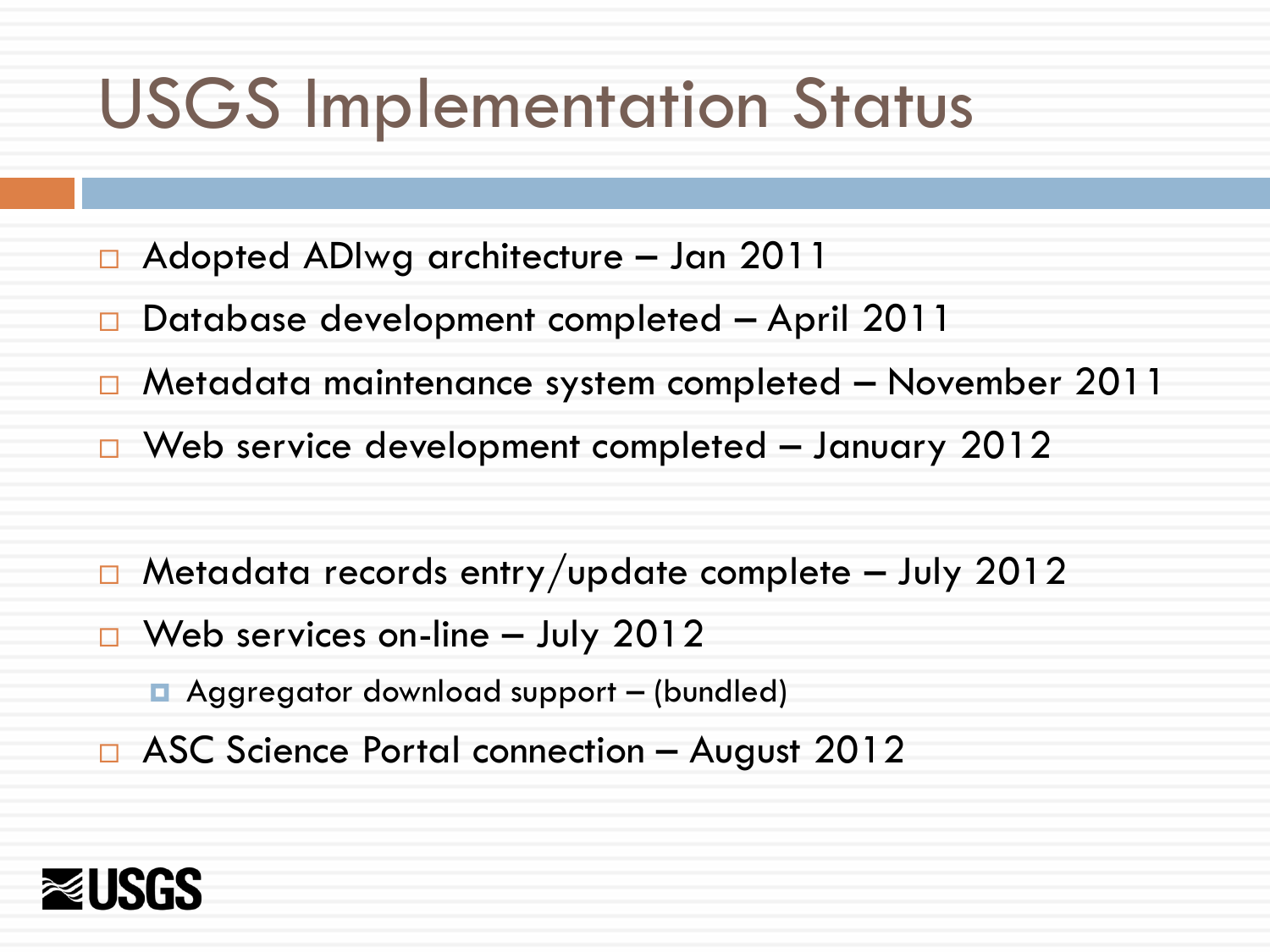## ASC's Water Discipline

Active Stream Gages in Alaska

http://waterdata.usgs.gov/ak/n wis/current/?type=flow



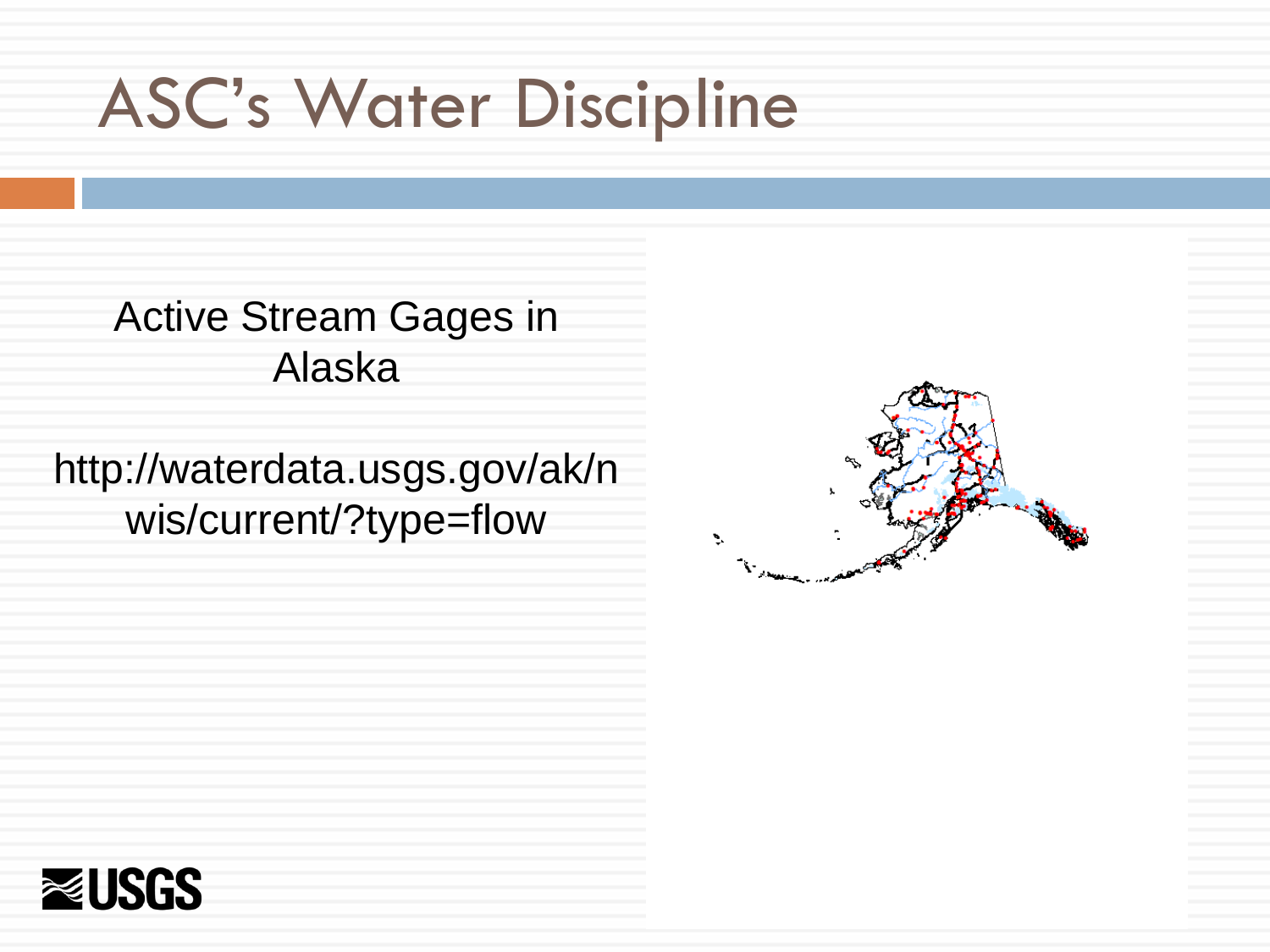# ASC's Geology Discipline

Geologic map of Seward Peninsula completed in 2009

Geologic Map of Taylor Mountain Quadrangle underway

Surveys for paleo records of tsunamis underway on Kenai Peninusla, southwest Kodiak and Alaska Peninsula

Volcano monitoring by AVO



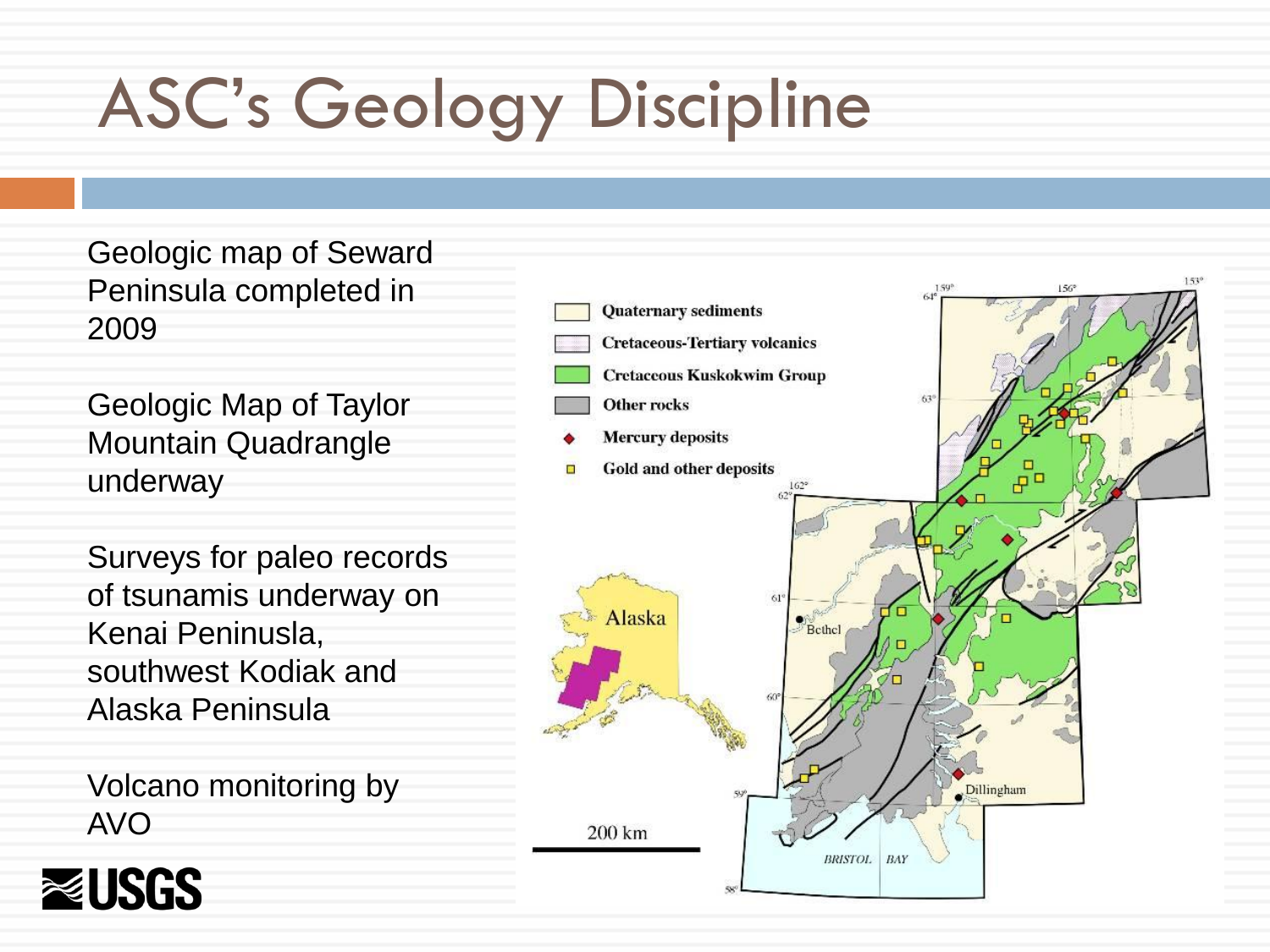# ASC's Geography Discipline

Cold Regions Lake and Landscape Research at the Alaska Science Center

The primary objective of this research program is to gain an understanding of landscape change in the recent (last 50 years) and distant (last 20,000 years) past. This is accomplished through a combination of techniques that include remote sensing, GIS, field surveys, laboratory analyses, and model development[.](http://www.arcus.org/western-alaska-lcc)

#### Western Alaska Lake Temperature Study

Combining remote sensing, field data collection, and model projections to provide information on the status and trends of lake surface temperatures in western Alaska (funding provided by the Western Alaska Landscape Conservation Cooperative)

Thermokarst lake dynamics and carbon cycling on the Seward Peninsula (B. Jones Ph.D. research)